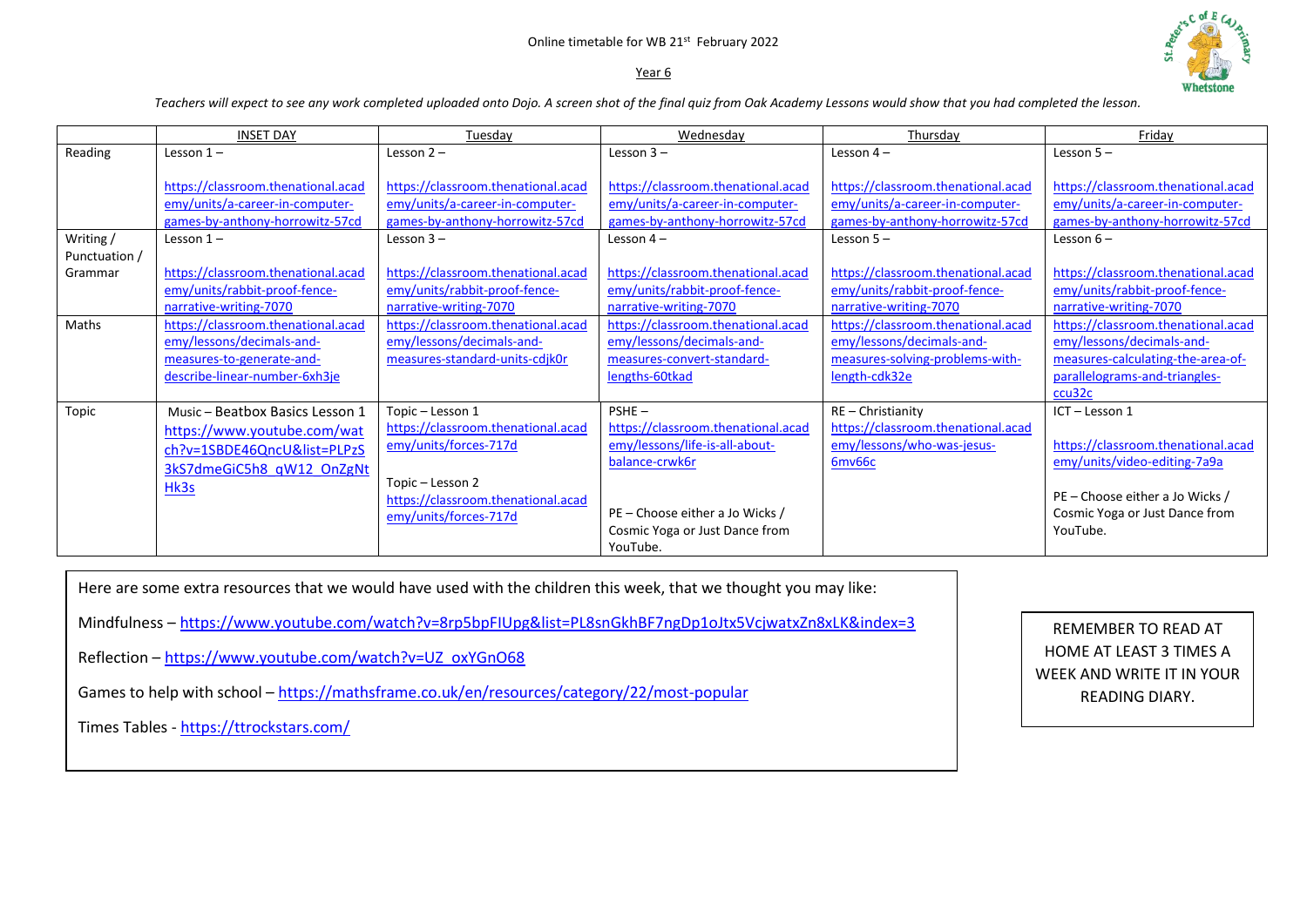# Online timetable for WB 28th February 2022

## Year 6



*Teachers will expect to see any work completed uploaded onto Dojo. A screen shot of the final quiz from Oak Academy Lessons would show that you had completed the lesson.* 

|               |                                                                                                                                                                                                                 |                                                                                                                                                                                                                                  |                                                                                                 |                                                                                           | w netstone                                                                                                                                                                                   |
|---------------|-----------------------------------------------------------------------------------------------------------------------------------------------------------------------------------------------------------------|----------------------------------------------------------------------------------------------------------------------------------------------------------------------------------------------------------------------------------|-------------------------------------------------------------------------------------------------|-------------------------------------------------------------------------------------------|----------------------------------------------------------------------------------------------------------------------------------------------------------------------------------------------|
|               | Mondav                                                                                                                                                                                                          | Tuesdav                                                                                                                                                                                                                          | Wednesday                                                                                       | Thursdav                                                                                  | Fridav                                                                                                                                                                                       |
| Reading       | Read a book or a couple of chapters<br>of a book $-$ retell the story / what<br>you have read by writing a recount<br>of the story or explaining it to an<br>adult. (20 minutes of reading is a<br>good length) | Use the same text that you read<br>yesterday - make a list of words<br>that you don't know (or are really<br>great words) and look up their<br>meaning in a dictionary, or talk with<br>an adult. Write down the<br>definitions. | Use the words that you investigated<br>yesterday - can you write them in<br>your own sentences? | Create an alternative cover for your<br>book and write a blurb (the bit on<br>the back!). | Make up 5 - 10 questions about<br>your book / the chapters you are<br>reading. Can you use: who, where,<br>when, what, why, how? Try to<br>make sure your answers are not<br>just yes or no. |
| Writing /     | Lesson $6-$                                                                                                                                                                                                     | Lesson $7-$                                                                                                                                                                                                                      | Lesson $8-$                                                                                     | Lesson $9-$                                                                               | Lesson $10 -$                                                                                                                                                                                |
| Punctuation / |                                                                                                                                                                                                                 |                                                                                                                                                                                                                                  |                                                                                                 |                                                                                           |                                                                                                                                                                                              |
| Grammar       | https://classroom.thenational.acad                                                                                                                                                                              | https://classroom.thenational.acad                                                                                                                                                                                               | https://classroom.thenational.acad                                                              | https://classroom.thenational.acad                                                        | https://classroom.thenational.acad                                                                                                                                                           |
|               | emy/units/rabbit-proof-fence-                                                                                                                                                                                   | emy/units/rabbit-proof-fence-                                                                                                                                                                                                    | emy/units/rabbit-proof-fence-                                                                   | emy/units/rabbit-proof-fence-                                                             | emy/units/rabbit-proof-fence-                                                                                                                                                                |
|               | narrative-writing-7070                                                                                                                                                                                          | narrative-writing-7070                                                                                                                                                                                                           | narrative-writing-7070                                                                          | narrative-writing-7070                                                                    | narrative-writing-7070                                                                                                                                                                       |
| Maths         | https://classroom.thenational.acad                                                                                                                                                                              | https://classroom.thenational.acad                                                                                                                                                                                               | https://classroom.thenational.acad                                                              | https://classroom.thenational.acad                                                        | https://classroom.thenational.acad                                                                                                                                                           |
|               | emy/lessons/decimals-and-                                                                                                                                                                                       | emy/lessons/decimals-and-                                                                                                                                                                                                        | emy/lessons/decimals-and-                                                                       | emy/lessons/decimals-and-                                                                 | emy/lessons/decimals-and-                                                                                                                                                                    |
|               | measures-calculation-and-                                                                                                                                                                                       | measures-the-volume-of-cubes-                                                                                                                                                                                                    | measures-convert-between-                                                                       | measures-convert-between-                                                                 | measures-convert-between-units-                                                                                                                                                              |
|               | conversion-of-units-of-area-c4ukar                                                                                                                                                                              | and-cuboids-cdh3cr                                                                                                                                                                                                               | standard-measures-6cupac                                                                        | standard-measures-6cupac                                                                  | of-time-c4r66c                                                                                                                                                                               |
| Topic         | Music - Beatbox Basics Lesson 2                                                                                                                                                                                 | Topic - Lesson 3                                                                                                                                                                                                                 | $PSHE -$                                                                                        | $RE$ – Christianity                                                                       | ICT-Lesson 2+3                                                                                                                                                                               |
|               | https://www.youtube.com/wat                                                                                                                                                                                     | https://classroom.thenational.acad                                                                                                                                                                                               | https://classroom.thenational.acad                                                              | https://classroom.thenational.acad                                                        |                                                                                                                                                                                              |
|               | ch?v=e97 fej1sjE&list=PLPzS3kS                                                                                                                                                                                  | emy/units/forces-717d                                                                                                                                                                                                            | emy/lessons/food-glorious-food-                                                                 | emy/lessons/what-is-the-holy-                                                             | https://classroom.thenational.acad                                                                                                                                                           |
|               | 7dmeGiC5h8 qW12 OnZgNtHk                                                                                                                                                                                        |                                                                                                                                                                                                                                  | 64vkec                                                                                          | trinity-cthk6c                                                                            | emy/units/video-editing-7a9a                                                                                                                                                                 |
|               | 3s&index=2                                                                                                                                                                                                      | Topic - Lesson 4                                                                                                                                                                                                                 |                                                                                                 |                                                                                           |                                                                                                                                                                                              |
|               |                                                                                                                                                                                                                 | https://classroom.thenational.acad                                                                                                                                                                                               | PE - Choose either a Jo Wicks /                                                                 |                                                                                           | PE – Choose either a Jo Wicks /                                                                                                                                                              |
|               |                                                                                                                                                                                                                 | emy/units/forces-717d                                                                                                                                                                                                            | Cosmic Yoga or Just Dance from                                                                  |                                                                                           | Cosmic Yoga or Just Dance from                                                                                                                                                               |
|               |                                                                                                                                                                                                                 |                                                                                                                                                                                                                                  | YouTube.                                                                                        |                                                                                           | YouTube.                                                                                                                                                                                     |

Here are some extra resources that we would have used with the children this week, that we thought you may like:

Mindfulness – <https://www.youtube.com/watch?v=XVfIu70T4ns&list=PL8snGkhBF7ngDp1oJtx5VcjwatxZn8xLK&index=4>

Reflection – <https://www.youtube.com/watch?v=pYqXdglvk5c>

Times Tables - <https://ttrockstars.com/>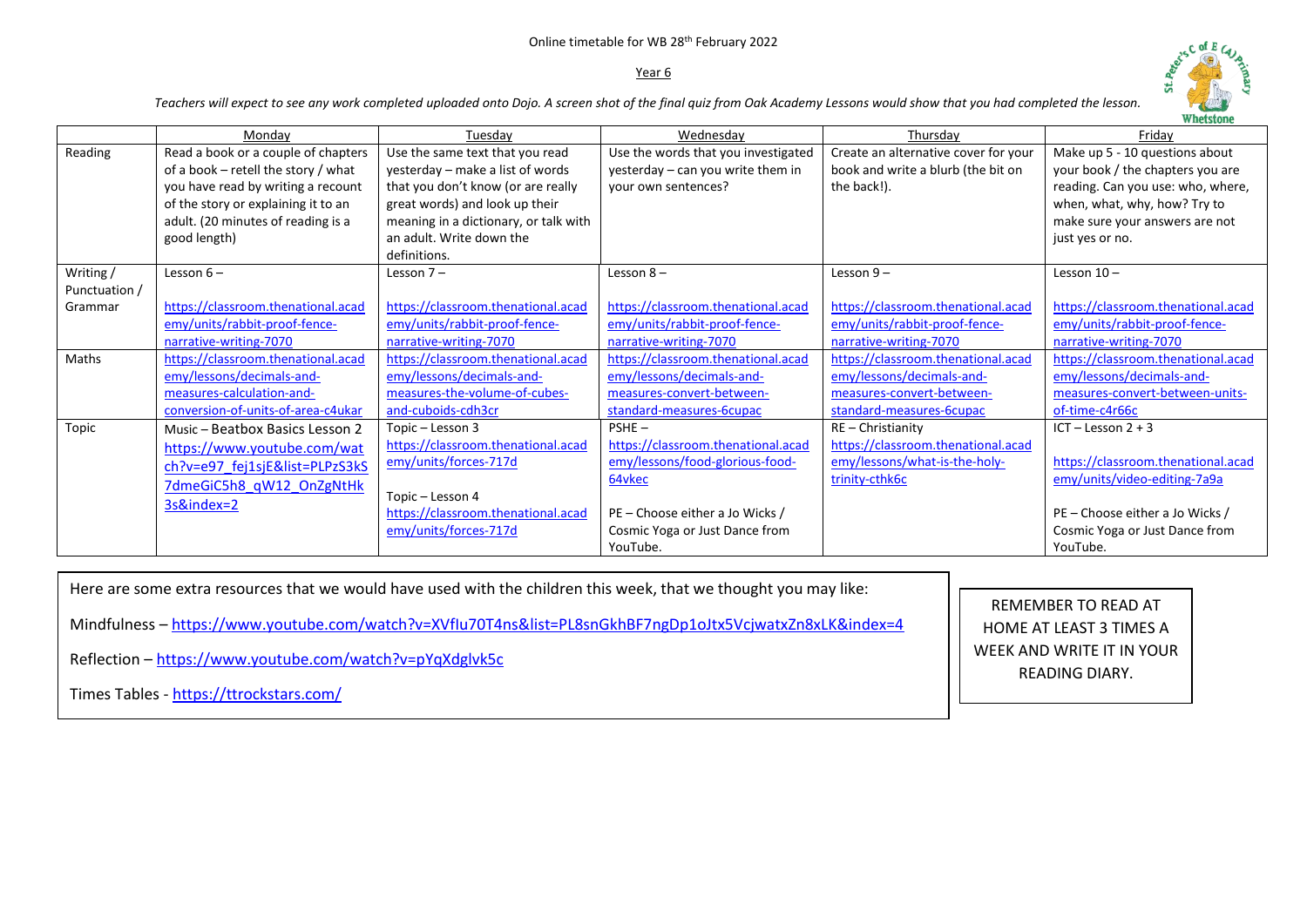## Online timetable for WB 7<sup>th</sup> March 2022

## Year 6



*Teachers will expect to see any work completed uploaded onto Dojo. A screen shot of the final quiz from Oak Academy Lessons would show that you had completed the lesson.* 

|                                      | Mondav                                                                                                                                                                                                        | Tuesday                                                                                                                                                                                                                          | Wednesdav                                                                                                                                                                    | Thursdav                                                                                                         | Friday                                                                                                                                                                                       |
|--------------------------------------|---------------------------------------------------------------------------------------------------------------------------------------------------------------------------------------------------------------|----------------------------------------------------------------------------------------------------------------------------------------------------------------------------------------------------------------------------------|------------------------------------------------------------------------------------------------------------------------------------------------------------------------------|------------------------------------------------------------------------------------------------------------------|----------------------------------------------------------------------------------------------------------------------------------------------------------------------------------------------|
| Reading                              | Read a book or a couple of chapters<br>of a book – retell the story / what<br>you have read by writing a recount<br>of the story or explaining it to an<br>adult. (20 minutes of reading is a<br>good length) | Use the same text that you read<br>yesterday – make a list of words<br>that you don't know (or are really<br>great words) and look up their<br>meaning in a dictionary, or talk with<br>an adult. Write down the<br>definitions. | Use the words that you investigated<br>yesterday – can you write them in<br>your own sentences?                                                                              | Create an alternative cover for your<br>book and write a blurb (the bit on<br>the back!).                        | Make up 5 - 10 questions about<br>your book / the chapters you are<br>reading. Can you use: who, where,<br>when, what, why, how? Try to<br>make sure your answers are not<br>just yes or no. |
| Writing/<br>Punctuation /<br>Grammar | Lesson $13 -$<br>https://classroom.thenational.acad<br>emy/units/rabbit-proof-fence-<br>narrative-writing-7070                                                                                                | Lesson $14 -$<br>https://classroom.thenational.acad<br>emy/units/rabbit-proof-fence-<br>narrative-writing-7070                                                                                                                   | Lesson $15 -$<br>https://classroom.thenational.acad<br>emy/units/rabbit-proof-fence-<br>narrative-writing-7070                                                               | Lesson $16 -$<br>https://classroom.thenational.acad<br>emy/units/rabbit-proof-fence-<br>narrative-writing-7070   | Lesson $18 -$<br>https://classroom.thenational.acad<br>emy/units/rabbit-proof-fence-<br>narrative-writing-7070                                                                               |
| Maths                                | https://classroom.thenational.acad<br>emy/lessons/adjusting-addends-<br>c5gpct                                                                                                                                | https://classroom.thenational.acad<br>emy/lessons/same-sum-with-<br>larger-numbers-ccw68d                                                                                                                                        | https://classroom.thenational.acad<br>emy/lessons/same-sum-with-<br>decimals-6xh3jd                                                                                          | https://classroom.thenational.acad<br>emy/lessons/balancing-equations-<br>using-the-same-sum-strategy-<br>65hkct | https://classroom.thenational.acad<br>emy/lessons/balancing-equations-<br>using-compensation-c4uk8e                                                                                          |
| Topic                                | Music - Beatbox Basics Lesson 3<br>https://www.youtube.com/wat<br>ch?v=mHsS7etmNhw&list=PLPz<br>S3kS7dmeGiC5h8 qW12 OnZg<br>NtHk3s&index=3                                                                    | Topic - Lesson 5<br>https://classroom.thenational.acad<br>emy/units/forces-717d<br>Topic - Lesson 1<br>https://classroom.thenational.acad<br>emy/units/sustainability-d96e                                                       | $PSHE -$<br>https://classroom.thenational.acad<br>emy/lessons/time-to-get-active-<br>cth62c<br>PE - Choose either a Jo Wicks /<br>Cosmic Yoga or Just Dance from<br>YouTube. | RE - Christianity<br>https://classroom.thenational.acad<br>emy/lessons/what-are-the-<br>parables-of-jesus-6ngp4r | ICT - Lesson 4<br>https://classroom.thenational.acad<br>emy/units/video-editing-7a9a<br>PE - Choose either a Jo Wicks /<br>Cosmic Yoga or Just Dance from<br>YouTube.                        |

Here are some extra resources that we would have used with the children this week, that we thought you may like:

Mindfulness - <https://www.youtube.com/watch?v=0P3Deuv8tbc&list=PL8snGkhBF7ngDp1oJtx5VcjwatxZn8xLK&index=13>

Reflection – <https://www.youtube.com/watch?v=zUIcKtBpg10>

Times Tables - <https://www.topmarks.co.uk/maths-games/hit-the-button>

Times Tables - <https://ttrockstars.com/>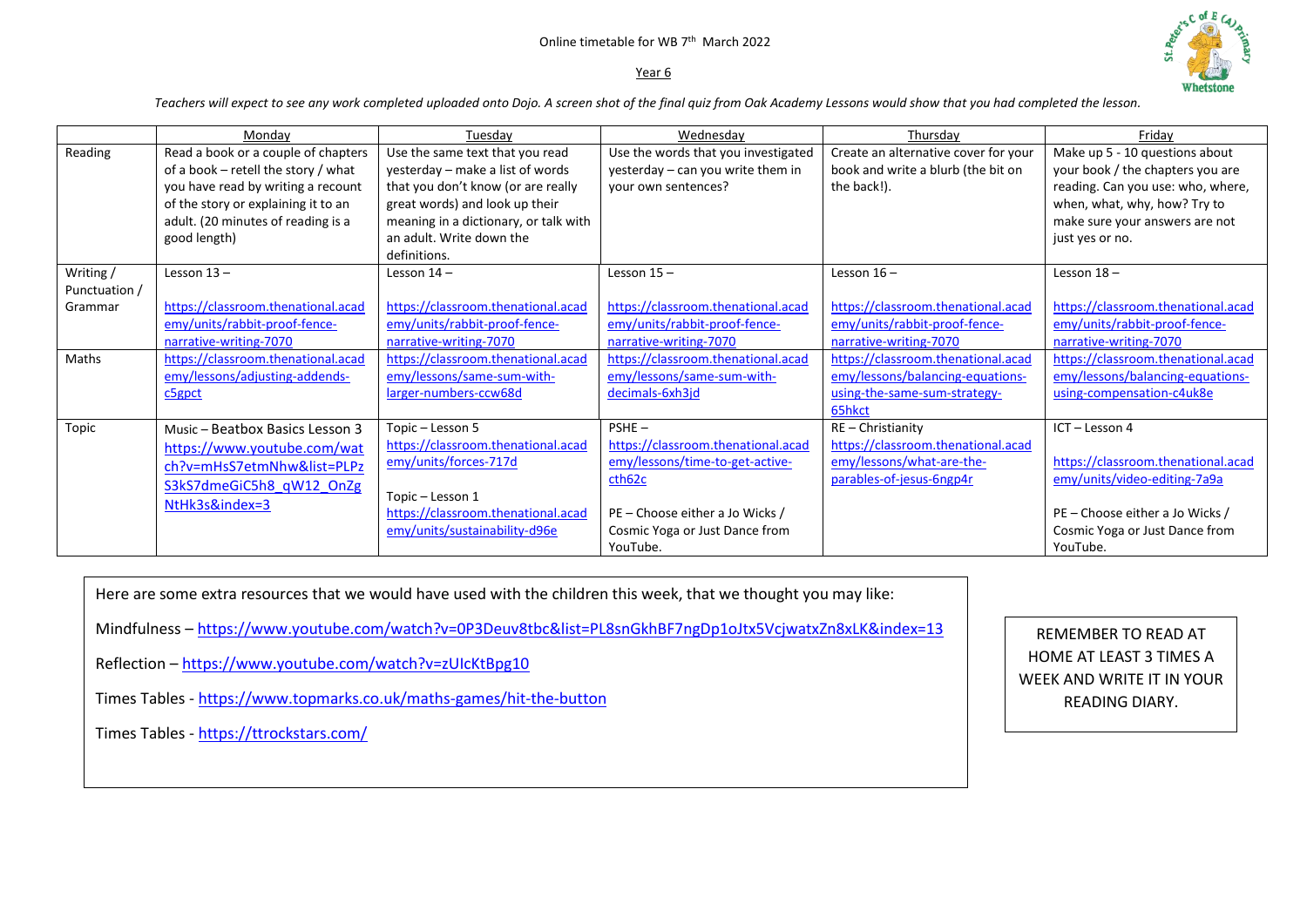## Online timetable for WB 14<sup>th</sup> March 2022

#### Year 6



*Teachers will expect to see any work completed uploaded onto Dojo. A screen shot of the final quiz from Oak Academy Lessons would show that you had completed the lesson.* 

|               | <b>Whetstone</b>                                                                                     |                                                                                                      |                                                                                                      |                                                                                                      |                                                                                                      |  |
|---------------|------------------------------------------------------------------------------------------------------|------------------------------------------------------------------------------------------------------|------------------------------------------------------------------------------------------------------|------------------------------------------------------------------------------------------------------|------------------------------------------------------------------------------------------------------|--|
|               | Monday                                                                                               | Tuesday                                                                                              | Wednesday                                                                                            | Thursday                                                                                             | Friday                                                                                               |  |
| Reading       | Lesson $1-$                                                                                          | Lesson $2 -$                                                                                         | Lesson $3 -$                                                                                         | Lesson $4-$                                                                                          | Lesson $5-$                                                                                          |  |
|               | https://classroom.thenational.acad<br>emy/units/london-is-the-place-for-<br>me-by-lord-kitchner-de04 | https://classroom.thenational.acad<br>emy/units/london-is-the-place-for-<br>me-by-lord-kitchner-de04 | https://classroom.thenational.acad<br>emy/units/london-is-the-place-for-<br>me-by-lord-kitchner-de04 | https://classroom.thenational.acad<br>emy/units/london-is-the-place-for-<br>me-by-lord-kitchner-de04 | https://classroom.thenational.acad<br>emy/units/london-is-the-place-for-<br>me-by-lord-kitchner-de04 |  |
| Writing/      | Lesson $19 -$                                                                                        | Lesson $20 -$                                                                                        | Lesson $21 -$                                                                                        | Lesson $24 -$                                                                                        | Lesson $25 -$                                                                                        |  |
| Punctuation / |                                                                                                      |                                                                                                      |                                                                                                      |                                                                                                      |                                                                                                      |  |
| Grammar       | https://classroom.thenational.acad                                                                   | https://classroom.thenational.acad                                                                   | https://classroom.thenational.acad                                                                   | https://classroom.thenational.acad                                                                   | https://classroom.thenational.acad                                                                   |  |
|               | emy/units/rabbit-proof-fence-                                                                        | emy/units/rabbit-proof-fence-                                                                        | emy/units/rabbit-proof-fence-                                                                        | emy/units/rabbit-proof-fence-                                                                        | emy/units/rabbit-proof-fence-                                                                        |  |
|               | narrative-writing-7070                                                                               | narrative-writing-7070                                                                               | narrative-writing-7070                                                                               | narrative-writing-7070                                                                               | narrative-writing-7070                                                                               |  |
| Maths         | https://classroom.thenational.acad                                                                   | https://classroom.thenational.acad                                                                   | https://classroom.thenational.acad                                                                   | https://classroom.thenational.acad                                                                   | https://classroom.thenational.acad                                                                   |  |
|               | emy/lessons/balancing-equations-                                                                     | emy/lessons/increasing-an-addend-                                                                    | emy/lessons/decreasing-an-                                                                           | emy/lessons/solve-calculations-                                                                      | emy/lessons/find-an-unknown-                                                                         |  |
|               | does-the-order-of-addends-matter-                                                                    | 6mw62c                                                                                               | addend-6wv3at                                                                                        | mentally-by-relating-them-to-                                                                        | addend-70vkae                                                                                        |  |
|               | crw36e                                                                                               |                                                                                                      |                                                                                                      | known-facts-crt64d                                                                                   |                                                                                                      |  |
| Topic         | Music - Beatbox Basics Lesson 4                                                                      | Topic - Lesson 2                                                                                     | $PSHE -$                                                                                             | RE-Christianity                                                                                      | ICT-Lesson 5                                                                                         |  |
|               | https://www.youtube.com/wat                                                                          | https://classroom.thenational.acad                                                                   | https://classroom.thenational.acad                                                                   | https://classroom.thenational.acad                                                                   |                                                                                                      |  |
|               | ch?v=HE JVI8i914&list=PLPzS3k                                                                        | emy/units/sustainability-d96e                                                                        | emy/lessons/my-own-workout-                                                                          | emy/lessons/what-is-the-sacred-                                                                      | https://classroom.thenational.acad                                                                   |  |
|               | S7dmeGiC5h8 qW12 OnZgNtH                                                                             |                                                                                                      | $75$ j $6at$                                                                                         | text-of-christianity-c8r6cd                                                                          | emy/units/video-editing-7a9a                                                                         |  |
|               | k3s&index=7                                                                                          | Topic - Lesson 3                                                                                     |                                                                                                      |                                                                                                      |                                                                                                      |  |
|               |                                                                                                      | https://classroom.thenational.acad                                                                   | PE - Choose either a Jo Wicks /                                                                      |                                                                                                      | PE - Choose either a Jo Wicks /                                                                      |  |
|               |                                                                                                      | emy/units/sustainability-d96e                                                                        | Cosmic Yoga or Just Dance from                                                                       |                                                                                                      | Cosmic Yoga or Just Dance from                                                                       |  |
|               |                                                                                                      |                                                                                                      | YouTube.                                                                                             |                                                                                                      | YouTube.                                                                                             |  |

Here are some extra resources that we would have used with the children this week, that we thought you may like:

Mindfulness – [https://www.youtube.com/watch?v=uUIGKhG\\_Vq8&list=PL8snGkhBF7ngDp1oJtx5VcjwatxZn8xLK&index=14](https://www.youtube.com/watch?v=uUIGKhG_Vq8&list=PL8snGkhBF7ngDp1oJtx5VcjwatxZn8xLK&index=14)

Reflection – <https://www.youtube.com/watch?v=xJt3yEcS7B0>

Times Tables - <https://ttrockstars.com/>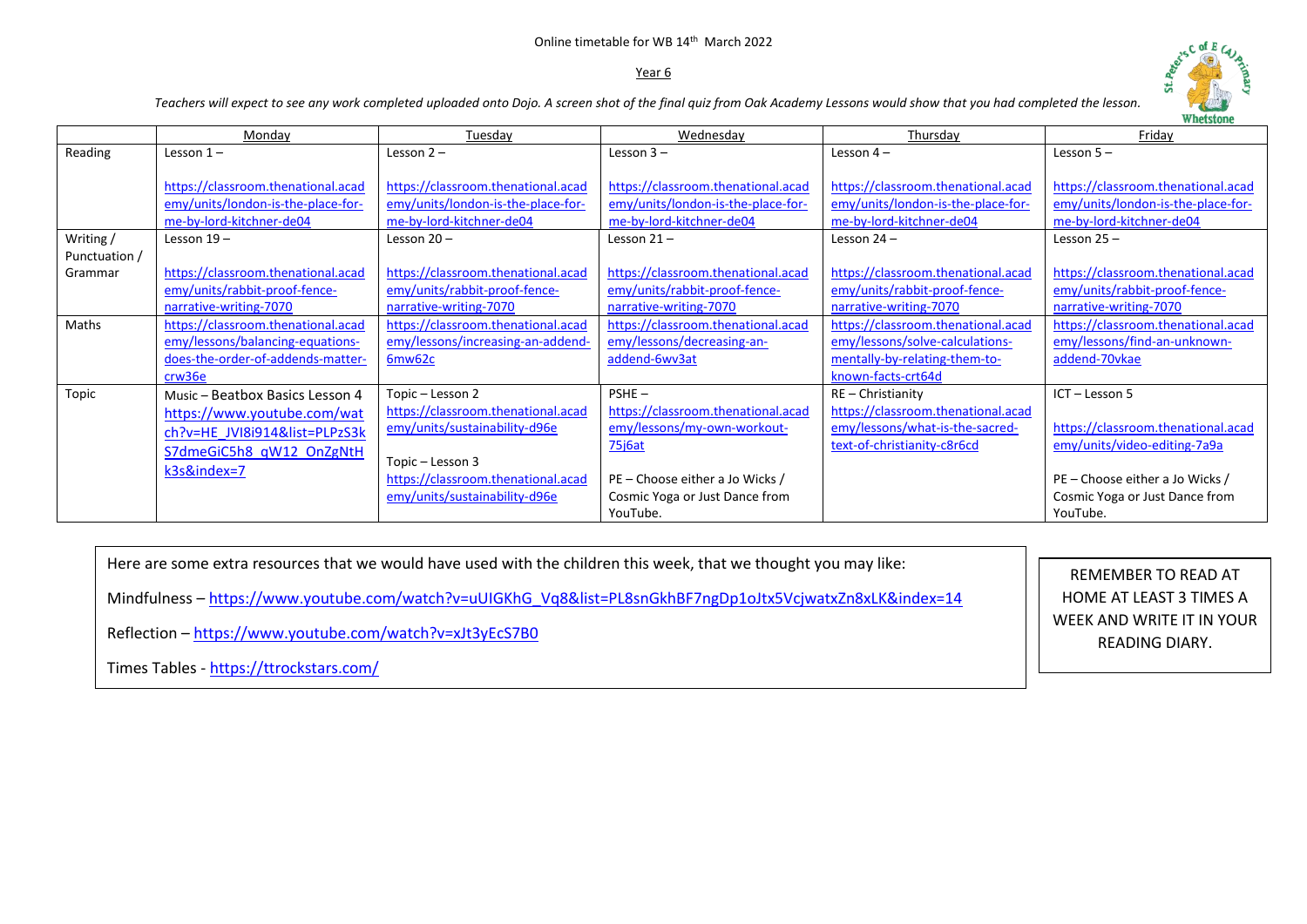#### Online timetable for WB 21<sup>st</sup> March 2022

## Year 6



*Teachers will expect to see any work completed uploaded onto Dojo. A screen shot of the final quiz from Oak Academy Lessons would show that you had completed the lesson.* 

|                                       |                                                                                                                                                                                                               |                                                                                                                                                                                                                                  |                                                                                                                                                                               |                                                                                                                   | м цектопе                                                                                                                                                                                    |
|---------------------------------------|---------------------------------------------------------------------------------------------------------------------------------------------------------------------------------------------------------------|----------------------------------------------------------------------------------------------------------------------------------------------------------------------------------------------------------------------------------|-------------------------------------------------------------------------------------------------------------------------------------------------------------------------------|-------------------------------------------------------------------------------------------------------------------|----------------------------------------------------------------------------------------------------------------------------------------------------------------------------------------------|
|                                       | Monday                                                                                                                                                                                                        | Tuesday                                                                                                                                                                                                                          | Wednesday                                                                                                                                                                     | Thursday                                                                                                          | Friday                                                                                                                                                                                       |
| Reading                               | Read a book or a couple of chapters<br>of a book - retell the story / what<br>you have read by writing a recount<br>of the story or explaining it to an<br>adult. (20 minutes of reading is a<br>good length) | Use the same text that you read<br>yesterday - make a list of words<br>that you don't know (or are really<br>great words) and look up their<br>meaning in a dictionary, or talk with<br>an adult. Write down the<br>definitions. | Use the words that you investigated<br>yesterday - can you write them in<br>your own sentences?                                                                               | Create an alternative cover for your<br>book and write a blurb (the bit on<br>the back!).                         | Make up 5 - 10 questions about<br>your book / the chapters you are<br>reading. Can you use: who, where,<br>when, what, why, how? Try to<br>make sure your answers are not<br>just yes or no. |
| Writing /<br>Punctuation /<br>Grammar | Lesson $1-$<br>https://classroom.thenational.a<br>cademy/units/grammar-<br>practice-e855                                                                                                                      | Lesson $2 -$<br>https://classroom.thenational.a<br>cademy/units/grammar-<br>practice-e855                                                                                                                                        | Lesson $3 -$<br>https://classroom.thenational.a<br>cademy/units/grammar-<br>practice-e855                                                                                     | Lesson $4-$<br>https://classroom.thenational.a<br>cademy/units/grammar-<br>practice-e855                          | Lesson $5 -$<br>https://classroom.thenational.a<br>cademy/units/grammar-<br>practice-e855                                                                                                    |
| Maths                                 | https://classroom.thenational.acad<br>emy/lessons/introduction-to-same-<br>difference-6tgkac                                                                                                                  | https://classroom.thenational.acad<br>emy/lessons/same-difference-in-<br>context-70w6ac                                                                                                                                          | https://classroom.thenational.acad<br>emy/lessons/use-the-language-of-<br>minuend-subtrahend-and-<br>difference-chgk0d                                                        | https://classroom.thenational.acad<br>emy/lessons/transform-<br>calculations-using-the-same-<br>difference-cdh3ed | https://classroom.thenational.acad<br>emy/lessons/practice-transforming-<br>calculations-to-make-them-easier-<br>to-solve-mentally-6mvk6e                                                    |
| Topic                                 | Music - Beatbox Basics Lesson 5<br>- Use the previous link and then<br>find Lesson $5 -$ (address not<br>published when writing this<br>plan)                                                                 | Topic - Lesson 4<br>https://classroom.thenational.acad<br>emy/units/sustainability-d96e<br>Topic - Lesson 5<br>https://classroom.thenational.acad<br>emy/units/sustainability-d96e                                               | $PSHE -$<br>https://classroom.thenational.acad<br>emy/lessons/images-in-the-media-<br>cdk32r<br>PE - Choose either a Jo Wicks /<br>Cosmic Yoga or Just Dance from<br>YouTube. | $RE$ - Christianity<br>https://classroom.thenational.acad<br>emy/lessons/where-do-christians-<br>worship-71k64t   | ICT - Lesson 6<br>https://classroom.thenational.acad<br>emy/units/video-editing-7a9a<br>PE - Choose either a Jo Wicks /<br>Cosmic Yoga or Just Dance from<br>YouTube.                        |

Here are some extra resources that we would have used with the children this week, that we thought you may like:

Mindfulness – <https://www.youtube.com/watch?v=JTb1XgZ3x-w&list=PL8snGkhBF7ngDp1oJtx5VcjwatxZn8xLK&index=9>

Reflection – <https://www.youtube.com/watch?v=6ggtLiPTyTA>

Times Tables - <https://ttrockstars.com/>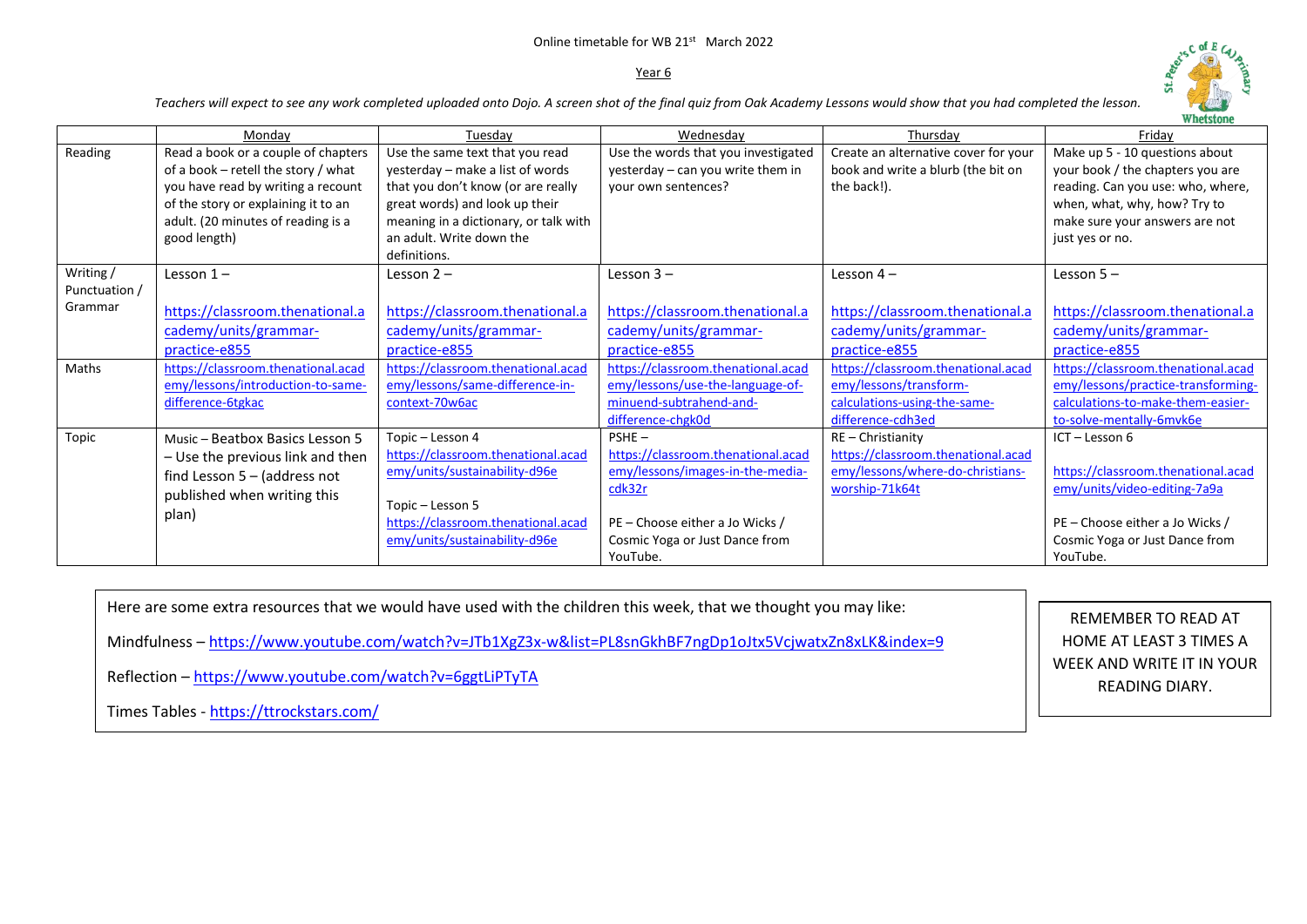# Online timetable for WB 28th March 2022

### Year 6



*Teachers will expect to see any work completed uploaded onto Dojo. A screen shot of the final quiz from Oak Academy Lessons would show that you had completed the lesson.* 

|               |                                    |                                    |                                    |                                    | <b>Whetstone</b>                   |
|---------------|------------------------------------|------------------------------------|------------------------------------|------------------------------------|------------------------------------|
|               | Monday                             | Tuesday                            | Wednesday                          | Thursday                           | Friday                             |
| Reading       | https://classroom.thenational.acad | https://classroom.thenational.acad | https://classroom.thenational.acad | https://classroom.thenational.acad | https://classroom.thenational.acad |
|               | emy/lessons/to-engage-with-the-    | emy/lessons/to-analyse-setting-    | emy/lessons/to-analyse-character-  | emy/lessons/to-analyse-character-  | emy/lessons/to-analyse-the-        |
|               | text-6th62r                        | c9i3ec                             | part-1-69k30t                      | part-2-60r68e                      | authors-use-of-language-c5h3jd     |
| Writing /     | https://classroom.thenational.a    | https://classroom.thenational.a    | https://classroom.thenational.a    | https://classroom.thenational.a    | https://classroom.thenational.a    |
| Punctuation / | cademy/lessons/to-identify-the-    | cademy/lessons/to-investigate-     | cademy/lessons/to-explore-the-     | cademy/lessons/to-retrieve-        | cademy/lessons/to-develop-a-       |
| Grammar       | features-of-a-biography-70t66c     | french-and-greek-etymology-        | functions-of-a-colon-c5hkjd        | information-from-a-non-fiction-    | rich-understanding-of-words-       |
|               |                                    | c9jkcr                             |                                    | text-part-1-6cw32d                 | associated-with-trying-hard-       |
|               |                                    |                                    |                                    |                                    | cgw62r                             |
| Maths         | https://classroom.thenational.acad | https://classroom.thenational.acad | https://classroom.thenational.acad | https://classroom.thenational.acad | https://classroom.thenational.acad |
|               | emy/lessons/understand-what-a-     | emy/lessons/recall-and-use-        | emy/lessons/solve-problems-        | emy/lessons/solve-problems-        | emy/lessons/interpret-mean-as-an-  |
|               | percentage-is-and-its-connection-  | equivalences-between-fractions-    | involving-the-calculation-of-      | involving-the-use-of-percentages-  | average-60t32d                     |
|               | to-fractions-6rrk2c                | decimals-and-percentages-6dh6cc    | percentages-of-amounts-c5gkge      | for-comparison-6mtk6t              |                                    |
| Topic         | Geography -                        | $Art -$                            | $PSHE -$                           | $RE -$                             | Science-                           |
|               | https://classroom.thenational.acad | https://classroom.thenational.acad | https://classroom.thenational.acad | https://classroom.thenational.acad | https://classroom.thenational.acad |
|               | emy/lessons/where-are-all-the-     | emy/lessons/an-introduction-to-    | emy/lessons/pearly-whites-6tjked   | emy/lessons/who-was-siddhartha-    | emy/lessons/how-do-scientific-     |
|               | people-6gv36t                      | graphic-design-6mt32d              |                                    | gautama-cgw68t                     | ideas-change-crv6cc                |
|               |                                    |                                    | PE - Choose either a Jo Wicks /    |                                    |                                    |
|               | Geography -                        | Art -                              | Cosmic Yoga or Just Dance from     |                                    | PE - Choose either a Jo Wicks /    |
|               | https://classroom.thenational.acad | https://classroom.thenational.acad | YouTube.                           |                                    | Cosmic Yoga or Just Dance from     |
|               | emy/lessons/why-does-population-   | emy/lessons/bauhaus-learning-      |                                    |                                    | YouTube.                           |
|               | change-6wt32d                      | about-an-important-graphic-design- |                                    |                                    |                                    |
|               |                                    | movement-60w36r                    |                                    |                                    |                                    |
|               |                                    | Art -                              |                                    |                                    |                                    |
|               |                                    | https://classroom.thenational.acad |                                    |                                    |                                    |
|               |                                    | emy/lessons/finishing-touches-and- |                                    |                                    |                                    |
|               |                                    | evaluation-of-graphic-design-work- |                                    |                                    |                                    |
|               |                                    | c9k3gd                             |                                    |                                    |                                    |
|               |                                    |                                    |                                    |                                    |                                    |

Here are some extra resources that we would have used with the children this week, that we thought you may like:

Times Tables - <https://ttrockstars.com/>